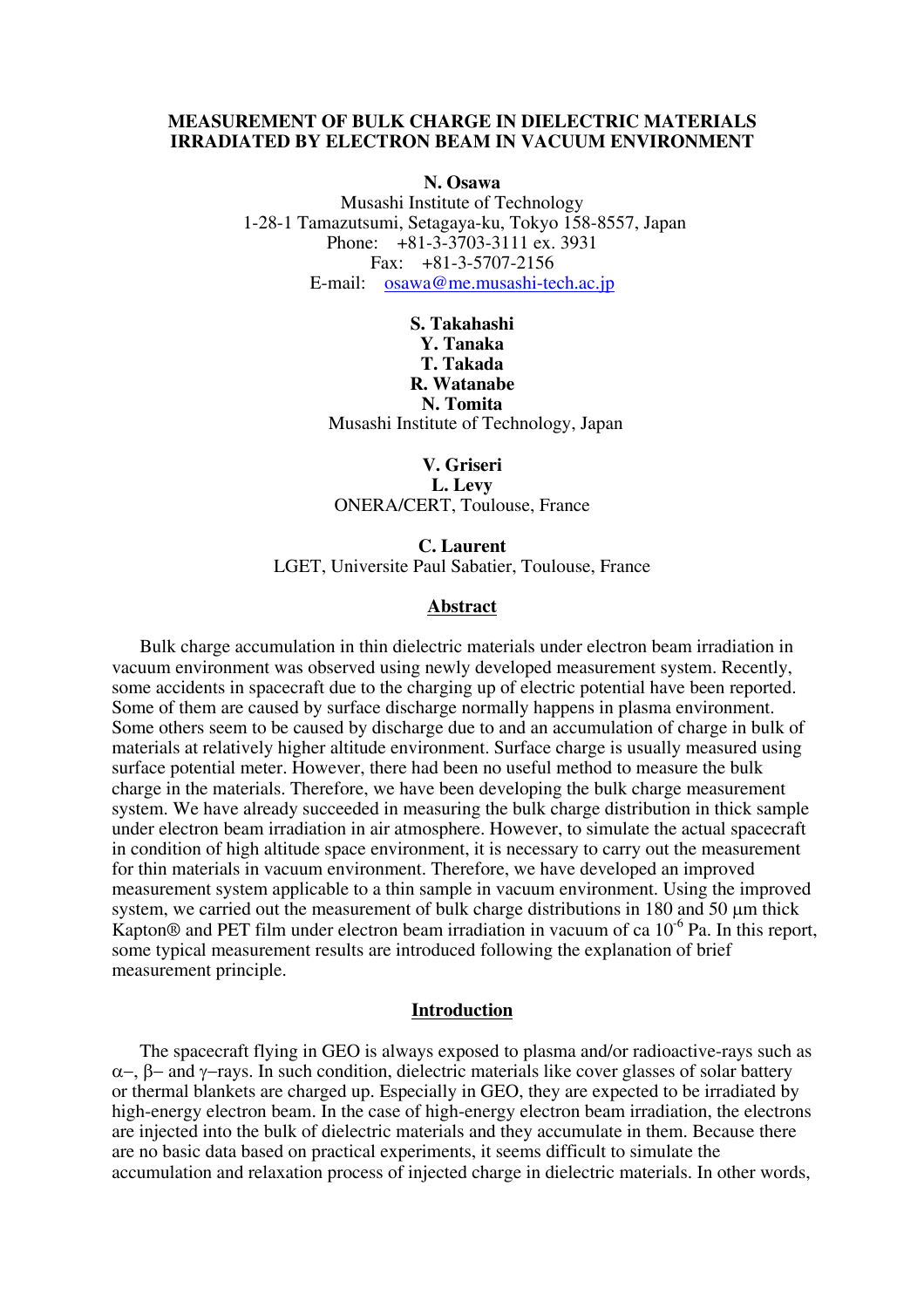it is difficult to expect when and how an accident of ESD caused by accumulated charge will happen on spacecraft. Therefore, we need to measure the charge distribution in the bulk of dielectric materials. We have been developing a system for measuring such a charge distribution in dielectric materials using, so-called, PIPWP (Piezo-induced pressure wave propagation) method.

### **Principle of PIPWP Method**

The principle of PIPWP method is shown in Figure 1. By applying a pulse electric field to the piezo-device, a pulsive pressure wave is generated. When the acoustic wave propagates through the charged sample, the position of charge shifts slightly. The movement of the charge induces the change of surface charge on the electrode. Therefore, the displacement current flows the external circuit due to the change of induced charge on the electrodes. Since the displacement current flows when the acoustic pulse passes through the charge layer, we can observe the charge distribution by measuring the external current. A detail of the principle is described elsewhere [1].



**Figure 1. The principle of PIPWP method**



### **Measurement Apparatus**

 Diagram of the measurement apparatus is shown in Figure 2. [2] And Figure 3 shows Picture of the measurement apparatus. The apparatus have a window for the irradiation of the radioactive rays to the sample as shown in fig.2. The room for the sample should be completely shielded to reduce the noise from outside. Therefore the sample has an evaporated aluminum electrode on the topside surface, and it is connected tightly to the grounded flange of the window. To obtain the electric signal from the bottom side of the sample, a glass plate is inserted between the sample and the piezo-electric device. This glass plate is used to isolate the bottom side of the sample from the grounded level. As the aluminum electrode is evaporated on the bottom side of the glass plate for the shielding, the sample is completely covered by the grounded shield. The glass plate also has an evaporated electrode on the topside surface and it is connected to the detecting amplifier.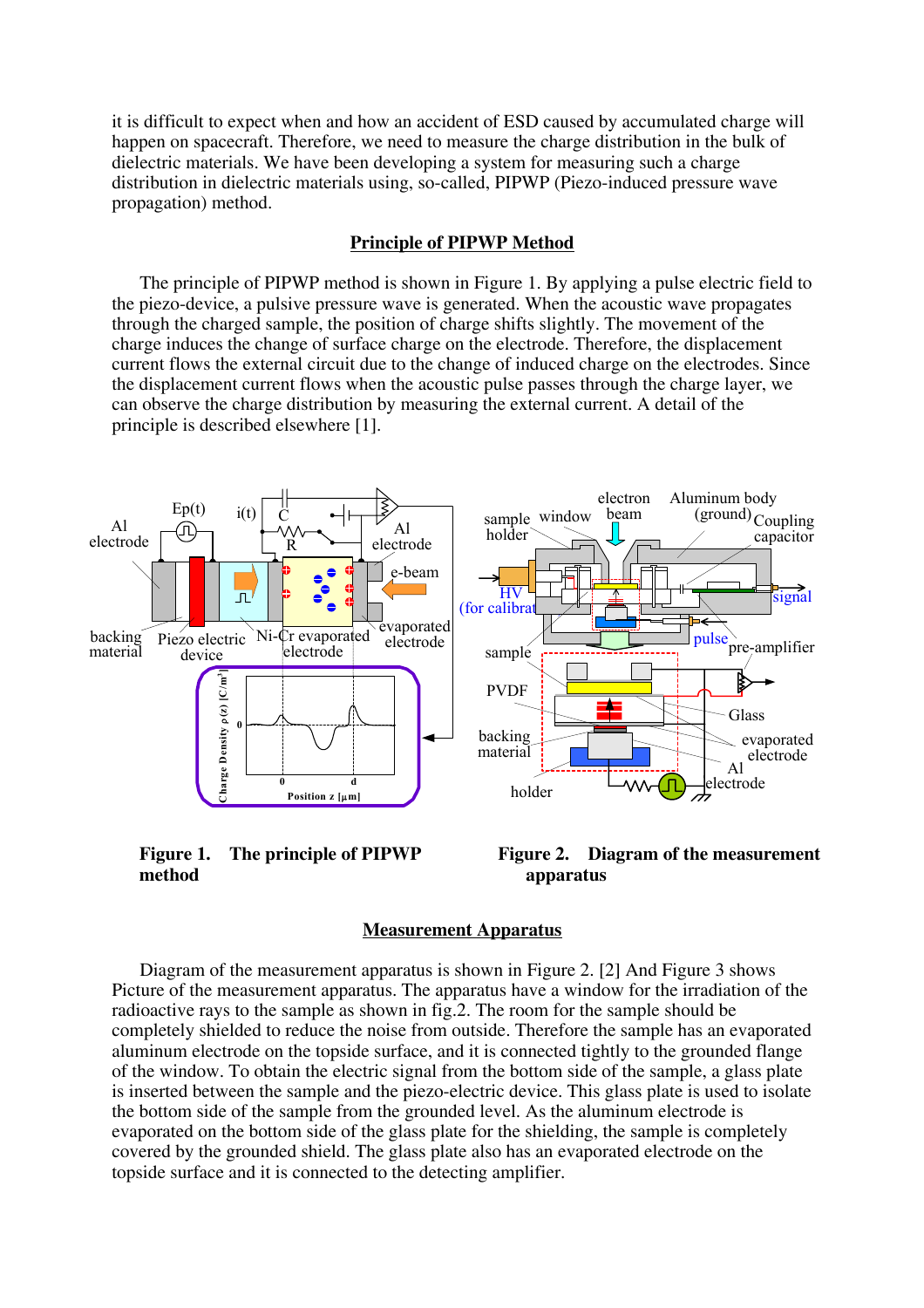To generate a pressure wave, a pulse voltage is applied to the piezo-devise. The resolution of the apparatus depends on thickness of piezo-devise and the pulse width. In the experiment for measurement of Kapton® with 180 µm thickness, the PVDF film with 9 µm thick and 500ns width pulse were used as the piezo-devise and pulse voltage, respectively. To measure a thin film, we needed to improve the resolution of the measurement. Therefore, in the case of measurement for PET with 50 µm thickness, PVDF film with 4 µm thick and 1ns width pulse were used.





**Figure 3. Picture of the measurement apparatus** 

**Figure 4. Picture of SIRENE**



**Figure 5. Picture and diagram of the small test chamber** 

# **Electron Beam Irradiation System**

In this experiment, two types of electron beam chambers were used. One is a named SIRENE in ONERA (Office National d'Etudes et de Recherches Aerospatiales), shown in Fig. 4. The range of acceleration energy and flux of electron beam in SIRENE are 10-400 kV and 0-2 nA, respectively. Another is small test chamber, shown in Figure 5, with dc high voltage generator up to 100 keV.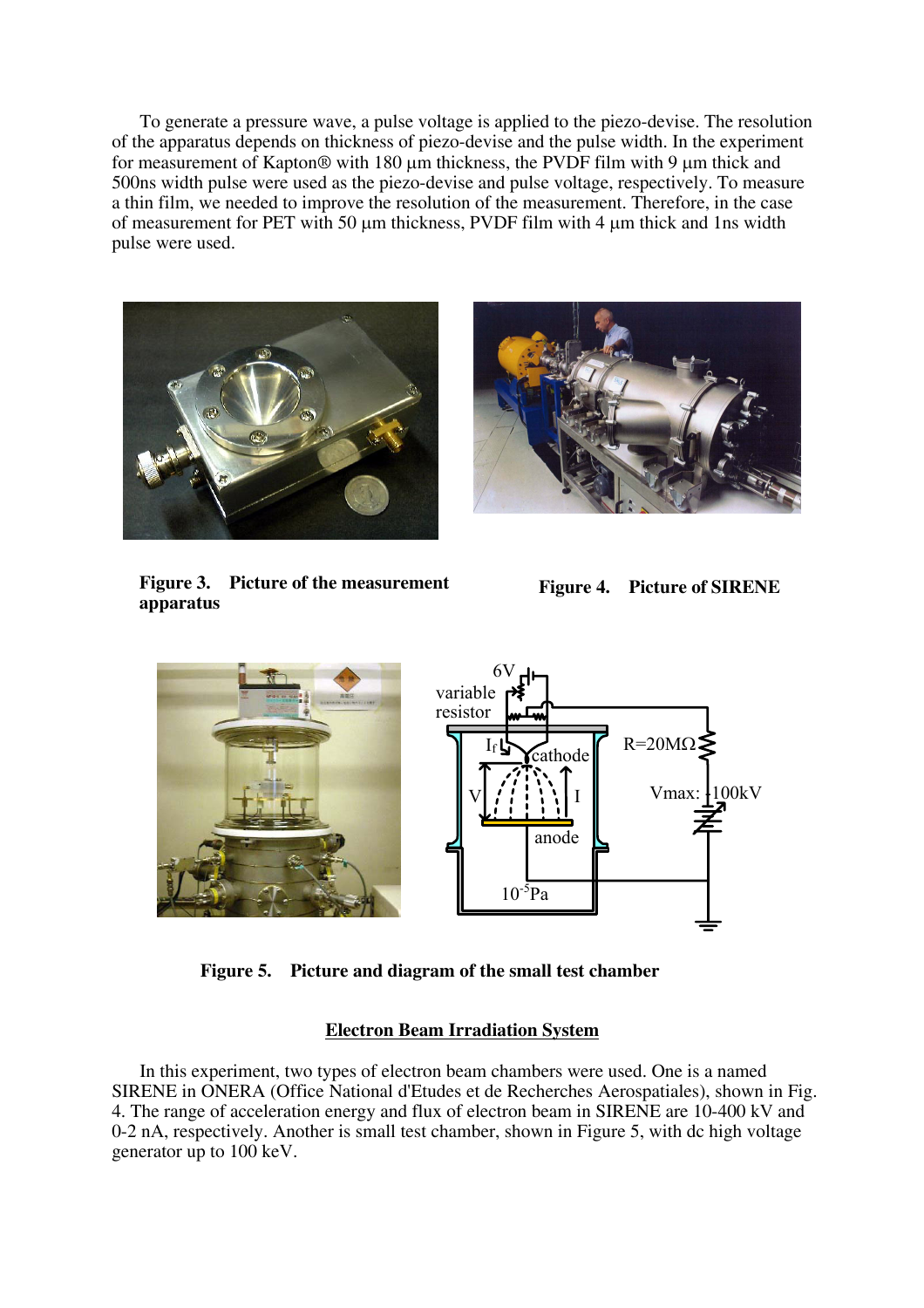

**Figure 6. The Charge Density (under irradiation)**



**Figure 7. The Charge Density (after irradiation)**



**Figure 10. Amount of total charge (under and after irradiation)**

### **Results and Discussion**

### **Electron beam irradiated Kapton® of 180** µ**m thick**

Figures 6 and 7 show the changes of charge distributions in 180  $\mu$ m thick Kapton® under and after electron beam irradiation with acceleration energy of 125 keV in vacuum. This experiment was carried out using SIRENE. In these figures, the charge distributions of every 2 minutes are described. The electron beam is irradiated from right hand side in the Figs. As shown in Fig. 6, the negative charge gradually increases with increase of the irradiation time.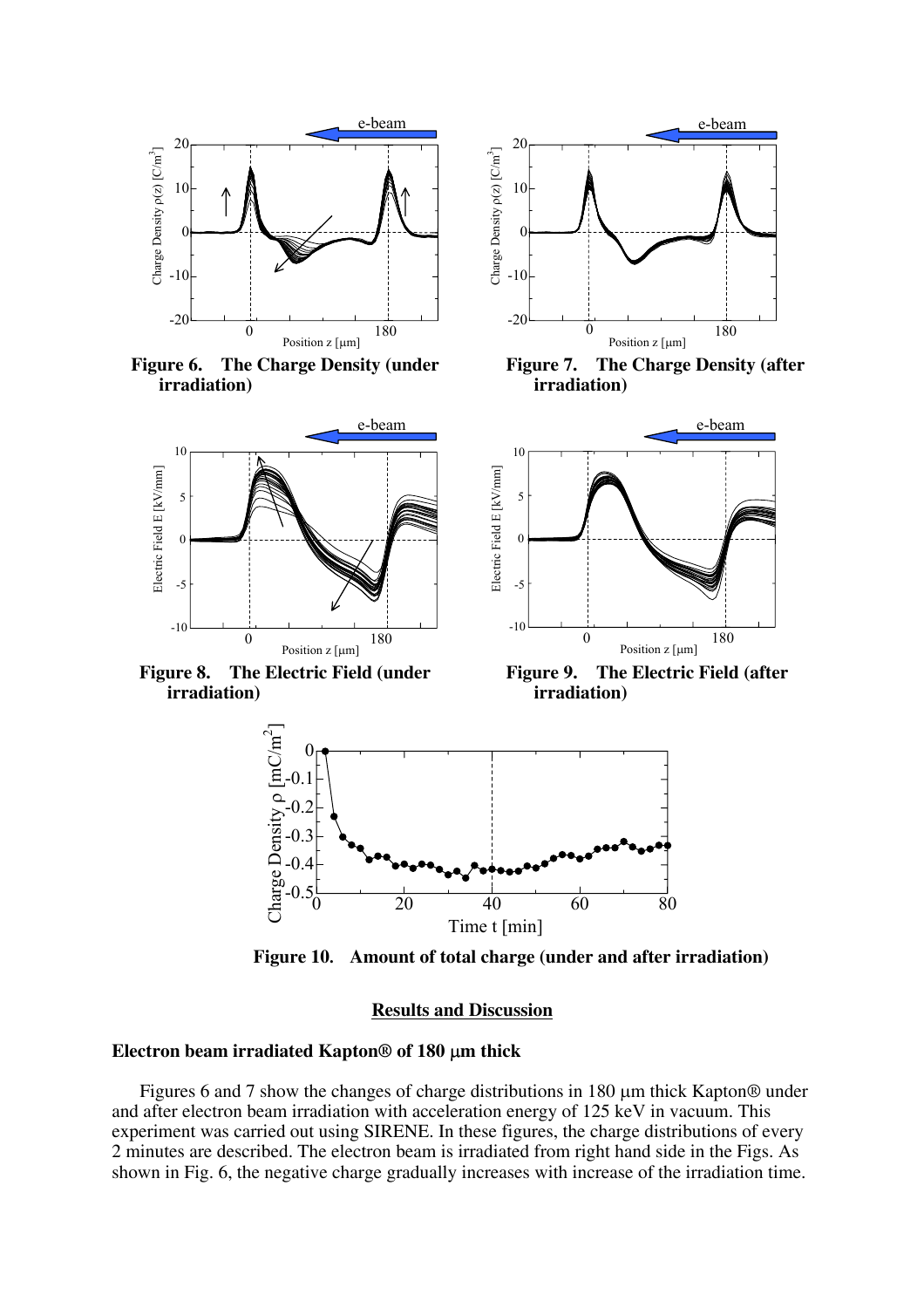The peak of the negative charge is located around 120  $\mu$ m from the irradiation surface described in right side in the figure. After irradiation, it is found that almost no changes are observed in this time range. Figures 8 and 9 show the electric field distributions that are obtained by integral calculation from the charge distributions shown in Figs. 6 and 7. As shown in Fig. 8, during e-beam irradiation, the electric field gradually increases with increase of the negative charge distribution. On the other hand, the electric field is stable after the irradiation as shown in Fig. 9. These results show the accumulated negative charge in Kapton® film may remains in the bulk for long time. Figure 10 shows the change of total amount of accumulated charge in Kapton® film under and after irradiation. The total amount of charge rapidly increases immediately after beginning of the irradiation. However, the change of it becomes stable soon and seems to be saturated. After irradiation, the amount of charge seems to keep the maximum value

### **Electron beam irradiated PET of 50** µ**m thick**

Figures 11 and 12 show the changes of charge distribution in 50  $\mu$ m thick PET film under and after electron beam irradiation with acceleration energy of 40 keV in vacuum. This experiment was carried out using small test chamber. As shown in Fig. 11, the negative charge gradually increases with increase of the irradiation time. In these results, the distributions of every 1 minute are described. It is clear that the injected electrons increases rapidly near the opposite electrode as shown in Fig. 11. The peak of the negative charge is located around 41 µm from the irradiation surface described in right side in the figure. After irradiation, it is found that the charge distribution gradually decreases as shown in Fig. 12. Figures 13 and 14 show the electric field distributions calculated using the space charge distributions shown in Figs. 11 and 12. As shown in Fig. 13, during e-beam irradiation, the electric field gradually increases with increase of the negative charge distribution. The maximum electric field finally becomes 100 kV/mm. After irradiation, the electric field distribution gradually decreases. Figure 15 shows the change of total amount of charge accumulated in PET film under and after irradiation. It is found that the total amount of charge gradually increases in irradiation process. After irradiation, however, it quickly decreases in this time range.

 Since it is difficult to compare the results obtained from different samples, we do not mention the physical meaning of the results. However, it is clear that the developed measurement system seems to be useful for analysis of interaction between electron beam and dielectric materials.

### **Conclusion**

We develop a measurement system of charge distribution in dielectric materials during electron beam irradiation in vacuum atmosphere. Using this system, we observed the change of charge distributions in Kapton® and PET films under and after electron beam irradiation. The developed measurement system seems to be useful for analysis of interaction between electron beam and dielectric materials.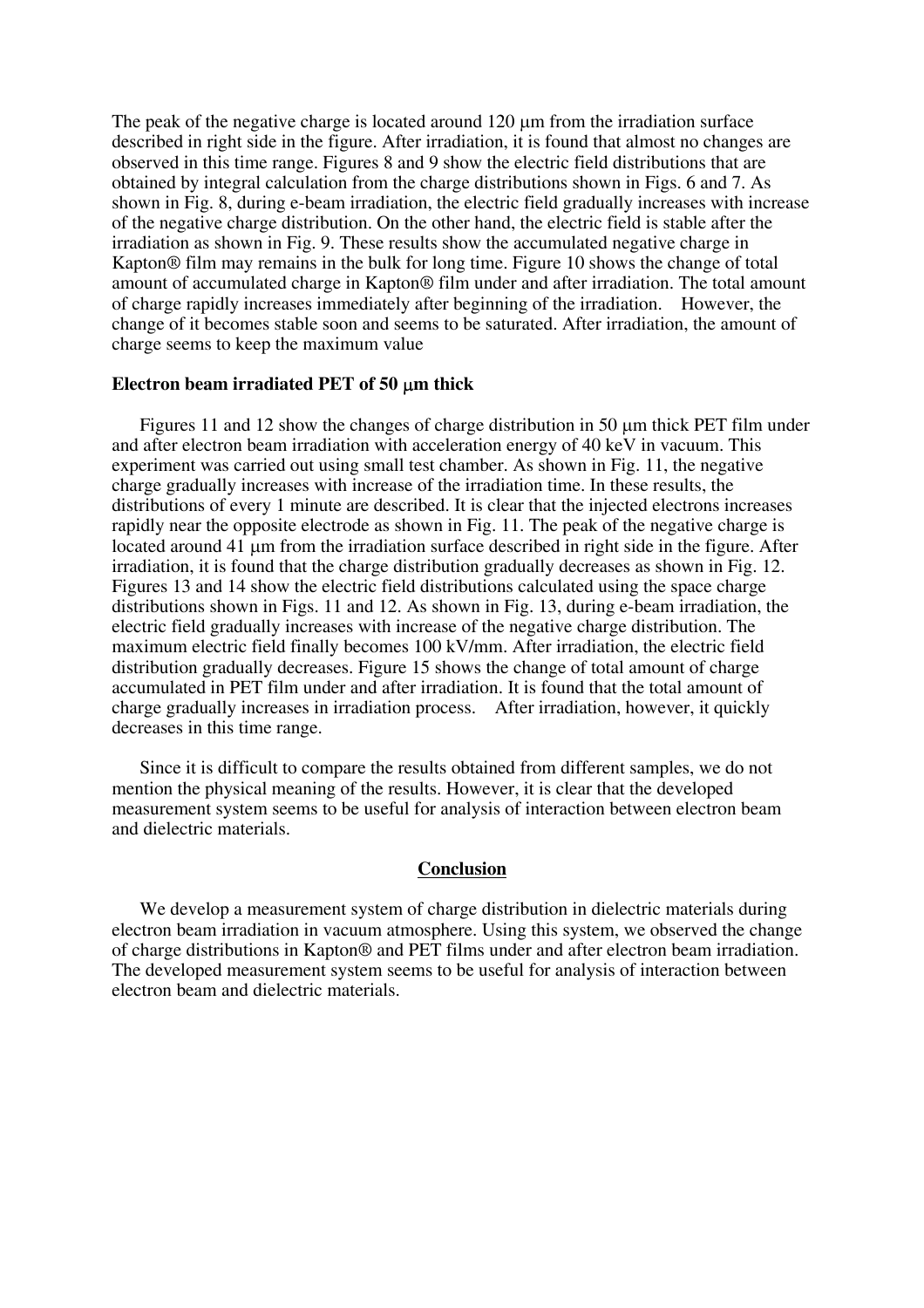





**Figure 12 The Charge Density (after irradiation)** 



e-beam e-beam 150 Electric Field E [kV/mm] Electric Field E [kV/mm] 100 50 0 -50  $-100$  $-150$ 0 50 Position z [µm]

**Figure 13 The Electric Field (under irradiation)**

**Figure 14 The Electric Field (after irradiation)** 



**Figure 15. Amount of total charge (under and after irradiation)**